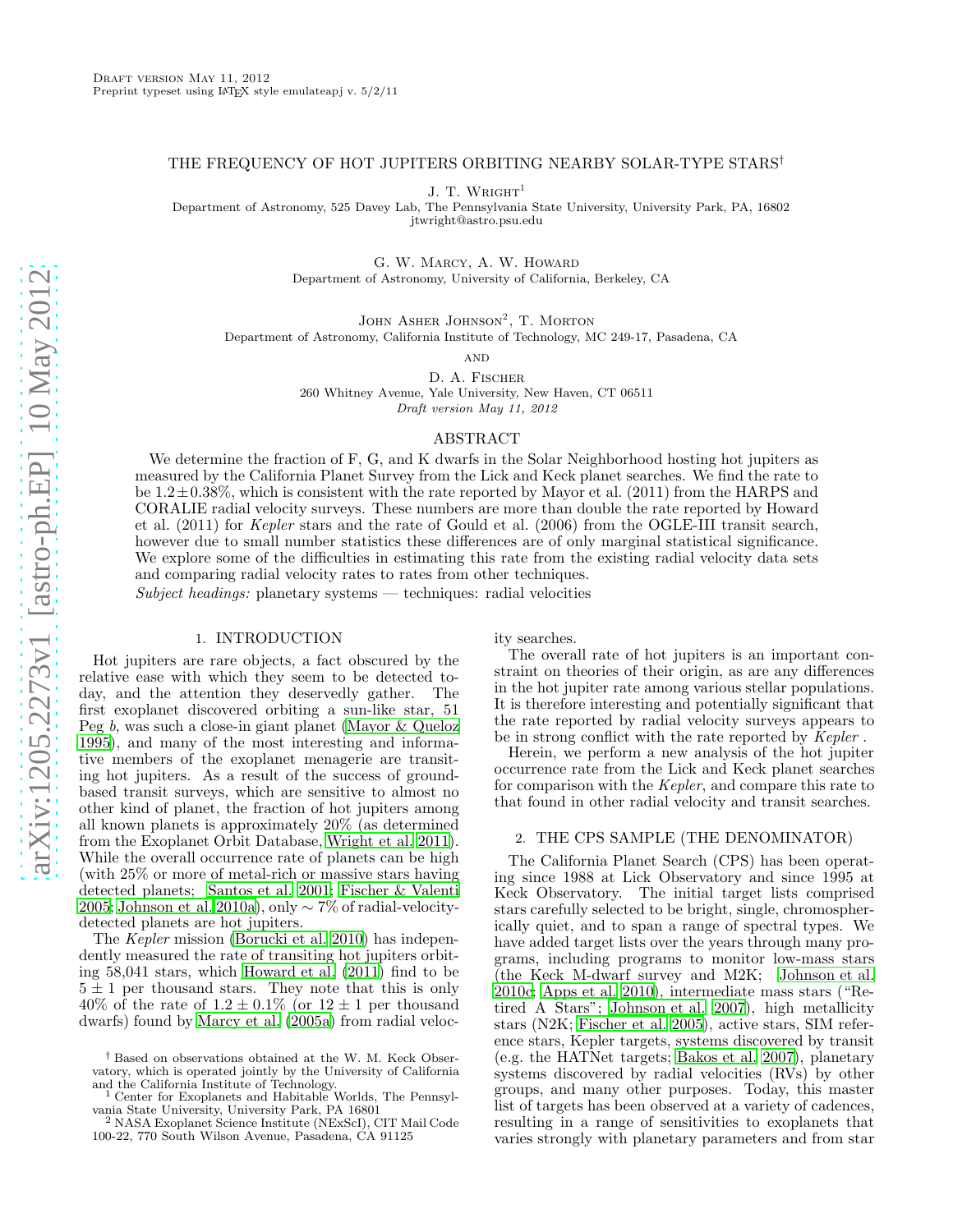to star.

Fortunately, the detection of hot jupiters with precise radial velocities does not require intense observation. [Fischer et al. \(2005\)](#page-4-11) showed that hot jupiters could be reliably identified with only 3 or 4 observations spaced over a few days, since their periods are short and amplitudes are high. We can thus crudely but not inaccurately identify those stars for which we could detect hot jupiters, should they exist, simply from the number of observations we have made. This metric is not perfect; stars discovered to be spectroscopic binaries or highly active (and thus having large stochastic RV variations) might be observed only 5 or 6 times before being dropped from our program and yet still harbor an undetected hot Jupiter. Based on our extensive familiarity with our program, we judge the number of such systems in the following discussion to be an insignificant contributor to our error budget.

Since most stars in our sample have been observed many more than 6 times, we are essentially complete to hot jupiters. In principle, we will have some very small contamination from face-on binaries and miss some number of face-on hot jupiters. These effects work in opposite directions and are both very small compared to the Poisson noise in our sample; we neglect them here.

We cannot construct a target list that is perfectly statistically matched to the Kepler targets, not least because those targets have not been perfectly characterized; the Kepler Input Catalog provided crude temperatures and luminosity classes but is not, and was never intended to be, a precise tool [\(Brown et al. 2011\)](#page-4-13). Nonetheless, we can make a somewhat clean comparison to the Kepler sample by mimicking certain aspects of that survey.

We have first performed a magnitude cut at  $V < 8$ (we use magnitudes from Hipparcos [\(Perryman & ESA](#page-4-14) [1997\)](#page-4-14) throughout this work). This cut removes all stars added to our target list as part of follow-up to transit search programs (the brightest transit-discovered planet, WASP-33, has  $V = 8.3$  [\(Christian et al. 2006\)](#page-4-15)). This magnitude cut is near our completeness limit for predominantly old, cool, and single dwarf and subgiant stars easily accessible from Lick and Keck Observatories. This also generates a Malmquist bias [\(Malmquist 1920\)](#page-4-16) that favors evolved and metal-rich stars at any given color. We discuss the degree to which this bias also exists in the other samples we consider in §[5.](#page-2-0)

In order to make a fair comparison with other works, we perform a color cut at  $B - V < 1.2$  to exclude very cool stars, which are not well represented in the Kepler or CORALIE samples (though the [Gould et al. \(2006](#page-4-17)) result does include these lower-mass stars). We note that the giant planet frequency around M dwarfs appears to be lower than that of FGK stars [\(Johnson et al. 2010a;](#page-4-4) [Bonfils et al. 2011\)](#page-4-18), and so it is appropriate to exclude them here.

Finally, we perform an evolution cut, including only dwarf and subgiant stars (those whose height above the Main Sequence  $\Delta M_V < 2.5$ , using the Main Sequence fit of [Wright \(2005\)](#page-4-19)).

Of the remaining stars on our target list, 836 have a number of observations at any one telescope  $N_{\text{obs}} \geq 5$ . Four observations should be sufficient, in principle, to detect a hot jupiter; we explore the sensitivity of our results to  $N_{\text{obs}}$  below.

# <span id="page-1-0"></span>3. THE HOT JUPITERS (THE NUMERATOR)

We use the Exoplanet Orbit Database at exoplanets.org [\(Wright et al. 2011](#page-4-1)) to determine the number of planets in our sample. The EOD contains only planets with well determined orbits described in peer-reviewed journals. We define a planet as being a hot jupiter in our sample if it orbits one of the stars in our denomi-nator (§ [2\)](#page-0-0), the EOD lists it, and it has  $P < 10$  d and  $M \sin i > 0.1 M_{Jup}$ . We list all planets meeting these criteria in Table 1.

Because Kepler measures planetary radius, and not mass, a perfect comparison of the samples is not possible until all of the Kepler planets have masses measured through radial velocity or other studies. We have chosen 0.1  $M_{Jup}$  as a lower mass limit for "hot jupiter" to most closely match the [Cumming et al. \(2008\)](#page-4-20) analysis, and because the term "hot jupiter" has traditionally referred to such massive planets, and not to presumed "ice giants" with  $M < 0.1 M_{Jup}$ .

This mass limit corresponds to a radius limit of 8  $R_{\oplus}$  as adopted by Howard et al.  $(2011)$  for densities of 1.4 g/cc, typical of gas giants with small rocky cores. Clearly, it is impossible to associate a given mass limit with a precise radius limit, as the densities of such planets range from  $0.1 - 1.4$  g/cc. But lower densities imply larger radii, and so all such planets will included in the [Howard et al.](#page-4-6) [\(2011\)](#page-4-6) sample of hot jupiters from Kepler.

To get a sense of how our sample limits affect our statistics, we have divided hot jupiter hosts into two samples. Stars in our primary sample satisfy our stellar cuts and were in our Keck and Lick samples before the discovery of planets orbiting them. They unambiguously represent hot jupiters detected in our sample.

Two special cases are 51 Peg and HD 189733. While 51 Peg was not on our original Lick target list, the star is sufficiently bright that it would certainly have eventually been included in the Lick and Keck planet searches, even if its planet had not been discovered by [Mayor & Queloz](#page-4-0). Similarly, while HD 189733 was not first announced by our team, we were following the target and had detected the planet when [Bouchy et al. \(2005\)](#page-4-21) announced it. It would be thus inappropriate to ignore these planets from our statistics, and so we include them in our primary sample.

Stars in our expanded sample are those just beyond our cutoff, extending into  $8.\overline{0} < V \leq 8.1$  and  $1.2 <$  $B - V < 1.25$ . The number of stars in our sample that we would have under this expanded definition is  $N_{\rm obs} \geq$  $\{4, 5, 6\} = \{965, 906, 843\}.$  There are 5 extended sample hot jupiters in Table 1.

For completeness, we also include in Table 1 the hot Jupiters orbiting stars that lie outside our sample's various cuts, or that we excluded because their hosts were added to our target list only after a planet was discovered by another team.

# 4. THE FREQUENCY OF HOT JUPITERS (THE RATIO)

We choose to use only primary sample stars with 5 or more measurements for our analysis, yielding a hot jupiter frequency of  $10/836$  or  $12.0 \pm 3.8$  per thousand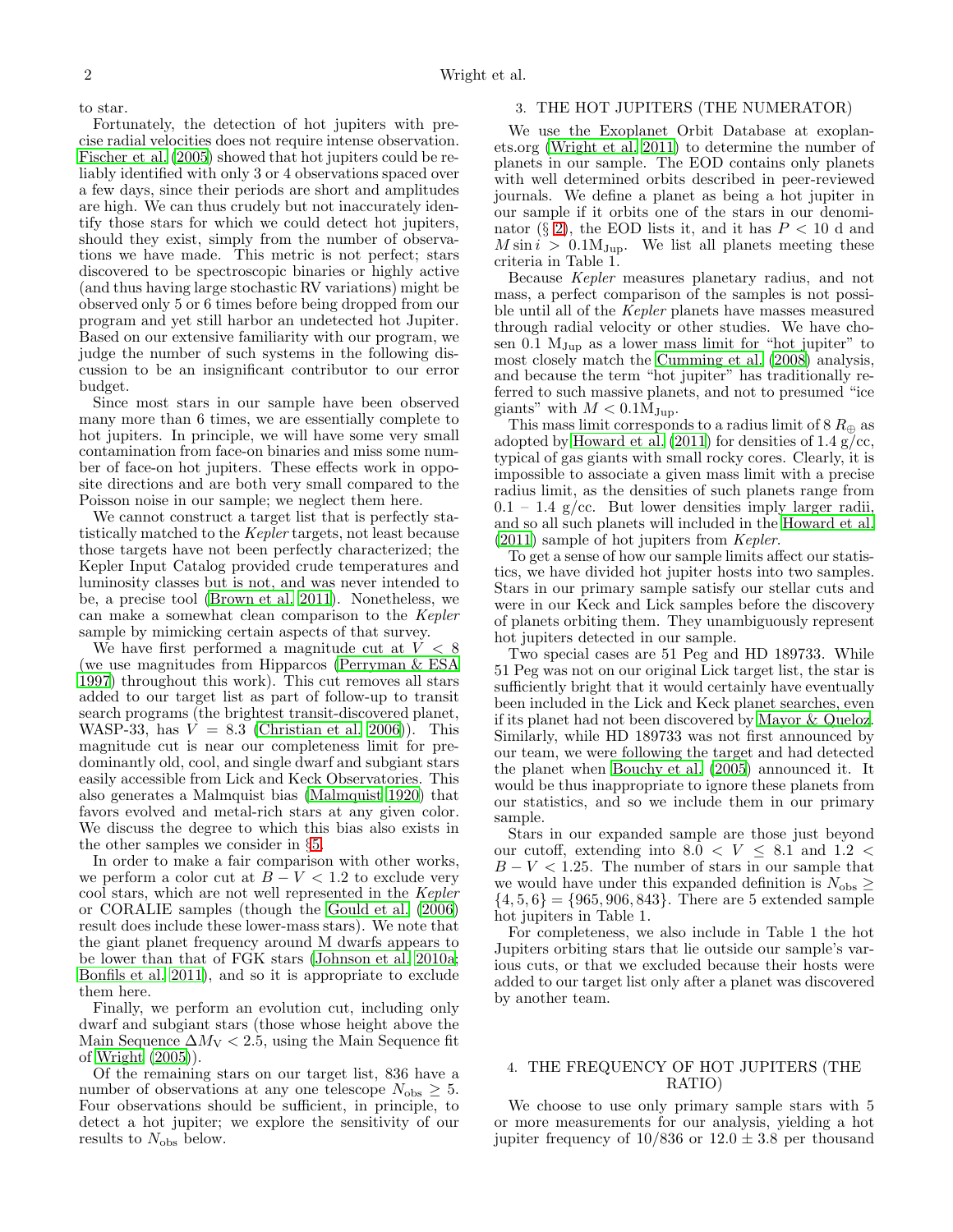TABLE 1 Radial Velocity Detected Hot Jupiters

| Planet        | $M \sin i(\rm M_{Jup})$ | $B-V$ | V     | P(d) | $distance$ (pc)    | First Reference <sup>1</sup>                       | Sample <sup>2</sup>     |
|---------------|-------------------------|-------|-------|------|--------------------|----------------------------------------------------|-------------------------|
| $v$ And $b$   | $0.669 \pm 0.026$       | 0.536 | 4.1   | 4.6  | $13.492 \pm 0.035$ | Butler et al. (1997)                               | in primary sample       |
| $\tau$ Boo b  | $4.12 \pm 0.15$         | 0.508 | 4.5   | 3.3  | $15.618 \pm 0.046$ | Butler et al. (1997)                               | in primary sample       |
| 51 Peg $b$    | $0.461 \pm 0.016$       | 0.666 | 5.45  | 4.2  | $15.608 \pm 0.093$ | Mayor & Queloz $(1995)$                            | included in primary san |
| HD 217107 b   | $1.401 \pm 0.048$       | 0.744 | 6.17  | 7.1  | $19.86 \pm 0.15$   | Fischer et al. (1999)                              | in primary sample       |
| HD 185269 b   | $0.954 \pm 0.069$       | 0.606 | 6.67  | 6.8  | $50.3 \pm 1.4$     | Johnson et al. (2006a)                             | in primary sample       |
| HD 209458 b   | $0.689 \pm 0.024$       | 0.594 | 7.65  | 3.5  | $49.6 \pm 2.0$     | Henry et al. (2000); Charbonneau et al. (2000)     | in primary sample       |
| HD 189733 b   | $1.140 \pm 0.056$       | 0.931 | 7.67  | 2.2  | $19.45 \pm 0.26$   | Bouchy et al. $(2005)$                             | included in primary sar |
| HD 187123 b   | $0.510 \pm 0.017$       | 0.661 | 7.83  | 3.1  | $48.3 \pm 1.2$     | Butler et al. (1998)                               | in primary sample       |
| HD 46375 b    | $0.2272 \pm 0.0091$     | 0.860 | 7.91  | 3.0  | $34.8 \pm 1.1$     | Marcy et al. $(2000)$                              | in primary sample       |
| HD 149143 b   | $1.328 \pm 0.078$       | 0.714 | 7.89  | 4.0  | $62.0 \pm 3.2$     | Fischer et al. $(2006)$ ; da Silva et al. $(2006)$ | in primary sample       |
| HD 88133 b    | $0.299 \pm 0.027$       | 0.810 | 8.01  | 3.4  | $81.4 \pm 5.8$     | Fischer et al. $(2005)$                            | in expanded sample      |
| HD 102956 b   | $0.955 \pm 0.048$       | 0.971 | 8.02  | 6.5  | $126 \pm 13$       | Johnson et al. (2010b)                             | in expanded sample      |
| HD 109749 b   | $0.275 \pm 0.016$       | 0.680 | 8.08  | 5.2  | $56.3 \pm 4.0$     | Fischer et al. $(2006)$                            | in expanded sample      |
| HD 49674 b    | $0.1016 \pm 0.0082$     | 0.729 | 8.1   | 4.9  | $44.2 \pm 1.7$     | Butler et al. $(2003)$                             | in expanded sample      |
| HD 179949 b   | $0.902 \pm 0.033$       | 0.548 | 6.25  | 3.1  | $27.55 \pm 0.53$   | Tinney et al. $(2001)$                             | excluded from primary   |
| HD 168746 b   | $0.245 \pm 0.017$       | 0.713 | 7.95  | 6.4  | $42.7 \pm 1.4$     | Pepe et al. $(2002)$                               | excluded from primary   |
| HD 102195 b   | $0.453 \pm 0.021$       | 0.835 | 8.07  | 4.1  | $29.64 \pm 0.73$   | Ge et al. (2006)                                   | excluded from expanded  |
| HD 73256 b    | $1.869 \pm 0.083$       | 0.782 | 8.08  | 5.2  | $37.76 \pm 0.91$   | Udry et al. $(2003)$                               | excluded from expanded  |
| HD 149026 b   | $0.360 \pm 0.016$       | 0.611 | 8.16  | 2.9  | $79.4 \pm 4.4$     | Sato et al. $(2005)$                               | outside sample          |
| HD 68988 b    | $1.80 \pm 0.10$         | 0.652 | 8.2   | 6.3  | $54.5 \pm 2.3$     | Vogt et al. $(2002)$                               | outside sample          |
| HD 83443 b    | $0.396 \pm 0.018$       | 0.811 | 8.23  | 3.0  | $41.2 \pm 1.2$     | Butler et al. $(2002)$                             | outside sample          |
| HIP 14810 b   | $3.87 \pm 0.13$         | 0.777 | 8.52  | 6.7  | $53.4 \pm 3.6$     | Butler et al. $(2006)$ ; Wright et al. $(2009)$    | outside sample          |
| HD 86081 b    | $1.496 \pm 0.050$       | 0.664 | 8.73  | 2.1  | $95.3 \pm 9.0$     | Johnson et al. (2006b)                             | outside sample          |
| BD -10 3166 b | $0.430 \pm 0.017$       | 0.903 | 10.08 | 3.5  | $80.0 \pm 8.0$     | Butler et al. $(2000)$                             | outside sample          |

<sup>1</sup> First refereed source of orbital elements; taken from the Exoplanet Orbit Database [\(Wright et al. 2011](#page-4-1)).

<sup>2</sup> See text for more specific sample definitions

 $\text{stars}^4$  $\text{stars}^4$ .

Our sample cutoffs in color, evolutionary state, and magnitude were chosen to be round numbers. The inclusion of the 906 stars with  $N_{\text{obs}} \geq 5$  from the extended sample (and their planets) gives a sense of how sensitive our numbers are to these limits. Our expanded sample then includes 4 additional planets, and the implied rate in our expanded sample is thus  $15.5 \pm 4.1$  per thousand. We note that HD 109749 and HD 88133 were added to our sample as part of the N2K program, which targeted metal-rich (and thus planet-rich) stars, and HD 102956 was added as part of the "Retired A Stars" program which, in retrospect, similarly targets planet-rich stars, though they may lack many hot jupiters. This expanded sample, which shows an additional 3.5 hot jupiters per thousand stars, is thus probably not representative of field FGK dwarfs, which explains its slightly higher hot jupiter detection fraction.

Finally, we can vary the minimum number of observations we require of a star in order for our RV survey to be sensitive to a hot jupiters. The number of stars in our sample is  $\{890, 836, 785\}$  for  $N_{\text{obs}} \geq \{4, 5, 6\}$ , implying a hot jupiter rate of  $\{11.2, 12.0, 12.7\}$  for these values. From the spread in these values we estimate a "systematic error" of  $\sim 0.7$  per thousand stars from this consideration.

We thus estimate that the true rate of hot jupiter detections around FGK dwarfs and subgiants in our sample is  $1.20 \pm 0.38\%$ , with some small, additional contribution of "systematic" error of order 0.07% from our choices for  $N_{\text{obs}}$ , and some potentially larger systematic error stemming from our sample cuts. Certainly this rate could be more robustly determined, but we note that the random

Poisson errors here are at least as large as these systematic errors, and so the latter probably do not warrant significant further refinement.

# <span id="page-2-0"></span>5. COMPARISON WITH EARLIER RESULTS AND OTHER SURVEYS

We summarize the hot jupiter rates implied by various surveys and published analyses in Table 2, and describe them in more detail below

## 5.1. Transit Surveys

Transit surveys are not, of course, complete to hot jupiters because they require edge-on geometry, but the assumption of isotropy of the ensemble of orbital planes makes the calculation a true hot jupiter rate straightforward (but hardly trivial, see, e.g. [Gaudi et al. 2005](#page-4-44)). The most thorough calculations of the transit-survey hotjupiter rate are those from OGLE-III and Kepler.

Both surveys may probe a significantly different population than the radial velocity surveys. For instance, based on stellar population models of the Milky Way, [Gould et al. \(2006\)](#page-4-17) calculate that the magnitude limits imposed in transit surveys may produce a sample with a significantly different metallicity distribution than would be seen in an RV survey of nearby stars. They estimate that, compared to the true metallicity distribution in the Galaxy, RV survey samples will be overrepresented by 20% for every 0.1 dex in [Fe/H] from the Malmquist bias if magnitude cuts are made in discrete bins of  $B - V$ . They predict that the OGLE-III sample should exhibit a similar but smaller overrepresentation of metal-rich stars of 2% per dex in [Fe/H]. If this is correct, then transit surveys like OGLE and Kepler probe a lower-metallicity population, on average, than radial velocity surveys.

## 5.1.1. OGLE-III

<span id="page-2-1"></span><sup>4</sup> Our analysis is simplified by the fact that there are no systems in our sample with multiple hot jupiters.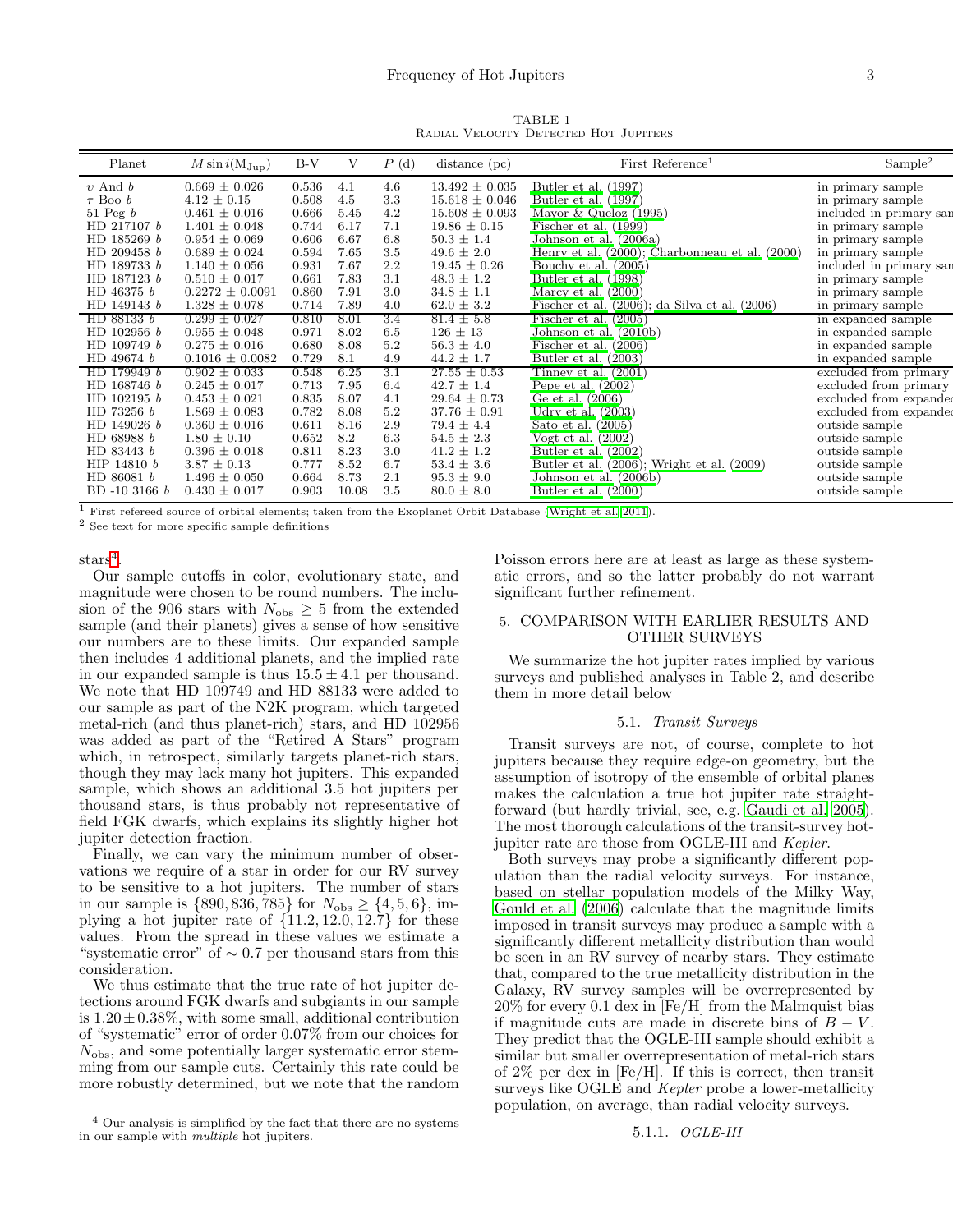[Gould et al. \(2006\)](#page-4-17) reported the hot jupiter rate implied by the OGLE-III transit survey to be  $3.1^{+4.3}_{-1.8}$  (90%) confidence limits) hot jupiters per thosand stars. In this study a "hot jupiter" was any detection with  $P = 3-5$  d. OGLE surveyed 52,000 stars toward the Galactic Center and 103,000 stars toward Carina, with sensitivity to planets down to  $\sim 1R_{\text{Jup}}$ , and rapidly decreasing sensitivity below this level. Like in our analysis, [Gould et al. \(2006](#page-4-17)) restricted their calculation to main sequence stars, but with a cutoff of  $V < 17.5$  mag (while many subgiants and giants were observed in the survey, the larger radii of these stars make planet detection around them impossible and so they were not considered). If we calculate our hot Jupiter rate using a similar cutoff of  $P < 5$  d, we find a rate of 9.6 per thousand, still over 3 times the OGLE rate.

# 5.1.2. Kepler

[Howard et al. \(2011](#page-4-6)) reported that the occurrence rate from Kepler based on an anlysis of 58,041 GK dwarfs in the larger 156,000 Kepler sample. They find the frequency of giant  $(R_P = 8-32R_\oplus)$  planets with periods  $P < 10$  d to be  $4 \pm 1$  per thousand stars of magnitude  $K_p < 15$ , and  $5 \pm 1$  per thousand stars with  $K_p < 16$ .

The *Kepler* field is centered at  $b = +13.3^{\circ}$ , so the distant stars it probes (sitting several hundreds of parsecs from Earth) will have significant heights above the galactic plane, potentially distinguishing that population from that in the radial velocity surveys by age and, possibly, metallicity.

#### 5.2. Radial Velocity Surveys

The radial velocity surveys described here can be roughly divided into two broad collaborations, each encompassing multiple programs and teams: efforts by members of the Keck, Lick, and Anglo-Australian Planet Searches, and the European / Geneva efforts with the ELODIE, CORALIE, SOPHIE, and HARPS spectrographs. The target lists of these searches have some overlap (since they target the brightest stars) but their methodologies and analysis procedures are independent. We describe the most important three prior measurements of the hot jupiter rate around nearby dwarfs here.

#### 5.2.1. Marcy et al. (2005)

The overall rate of hot jupiters among FGK dwarfs surveyed by radial velocity was estimated by [Marcy et al.](#page-4-7)  $(2005a)$  to be  $1.2\pm0.1\%$  (12 $\pm1$  per thousand). This study analyzed 1330 stars from the Lick, Keck, and Anglo-Australian Planet Searches, and counted the number of detections of planets of any minimum mass with semimajor axis  $a < 0.1$  AU. The [Marcy et al.](#page-4-7) study is thus similar to our analysis here in that it employs a similar sample of stars and radial velocities, but has some methodological differences.

[Marcy et al.](#page-4-7) used a well defined initial sample, but the planets included had no specified cutoff at  $M \sin i >$  $0.1M_{Jup}$ , and so included a small number of planets with significantly lower masses than those considered here (and presumably significantly smaller than the  $8 R_{\oplus}$ cutoff used by [Howard et al. 2011\)](#page-4-6). [Marcy et al.](#page-4-7) also included the AAT planet search, where we do not. Despite those differences, we find an identical result in our analysis, but with more conservative uncertainties.

#### 5.2.2. Cumming et al. (2008)

[Cumming et al. \(2008\)](#page-4-20) performed a careful analysis of the detectability of target stars in the Keck planets search to determine the distribution of planets in the minimum-mass-period plane, and found that  $15 \pm 6$  stars in a thousand harbor a planet with  $M \sin i > 0.3 M_{Jup}$ and  $P < 11.5$  d, and  $20 \pm 7$  stars in a thousand for planets with  $M \sin i > 0.1 M_{Jup}$ .

[Cumming et al.,](#page-4-20) however, made no attempt to distinguish amongst stars added blindly and stars added because they were more likely to have planets (metal rich stars), or specifically because they had some property not representative of the Kepler field (i.e. subgiants), or even because they were already known to have planets. In other words, [Cumming et al.](#page-4-20) determined the hot jupiter frequency in the Keck sample, but that sample is clearly enriched with respect to the field, which explains their higher hot jupiter rate. We have avoided these effects with out various sample cuts (see  $\S\S 2,3$  $\S\S 2,3$  $\S\S 2,3$ ).

# 5.2.3. Mayor et al. (2011)

Most recently, [Mayor et al. \(2011](#page-4-45)) used the HARPS and CORALIE RV planet survey to estimate the hot jupiter occurrence rate as a function of minimum mass and period in their sample of dwarf stars. Their occurrence rate for planets with  $M \sin i > 50 M_{\oplus}$  and  $P < 11$ d is  $8.9 \pm 3.6$  per thousand stars, which is consistent with both *Kepler* and the [Marcy et al.](#page-4-7) results. The different minimum  $M \sin i$  and maximum period used between the studies of [Marcy et al.](#page-4-7) and [Mayor et al.](#page-4-45) not significant here because there is only one planet in the Exoplanet Orbit Database with  $30M_{\oplus} < M \sin i < 50M_{\oplus}$ and  $P < 10$  d (HD 49674b) and only one with both  $10 < P < 11$  d and  $V < 8$ , and neither host star is in our primary sample. Our statistics would thus be identical if we had adopted the cutoffs of [Mayor et al.](#page-4-45) instead of emulating those of [Howard et al.](#page-4-6).

## 6. DISCUSSION AND CONCLUSION

The analysis presented here fairly represents, within the Poisson noise, the true hot jupiter frequency among old FGK dwarfs in the Solar Neighborhood. We note that our result is not enhanced by high metallicity stars from the N2K sample, since most of those stars are fainter than those in our primary sample, and especially since only one of our primary sample planets was discovered by that survey (HD 149143).

We decline here to attempt a more rigorous comparison the Keck and Lick stellar sample, with its heterogeneous selection effects and sensitivities, to the Kepler sample. Kepler, as noted above, doubtless probes a different stellar population than ours, since those stars were selected from different criteria, lie at a different Galactocentric radius and Galactic height, and so have a different distribution of ages, evolutionary states, binary fractions, and dynamical histories. We also note that our binary star rejection predominently rejects binaries with separations < 2 ′′ due to concerns of spectral contamination at the slit. Transit surveys will typically have no such rejection criterion, though they may have a more difficult validation or confirmation procedure for binary stars.

Nonetheless, it is interesting to note that there is some indication that the RV surveys, which probe the Solar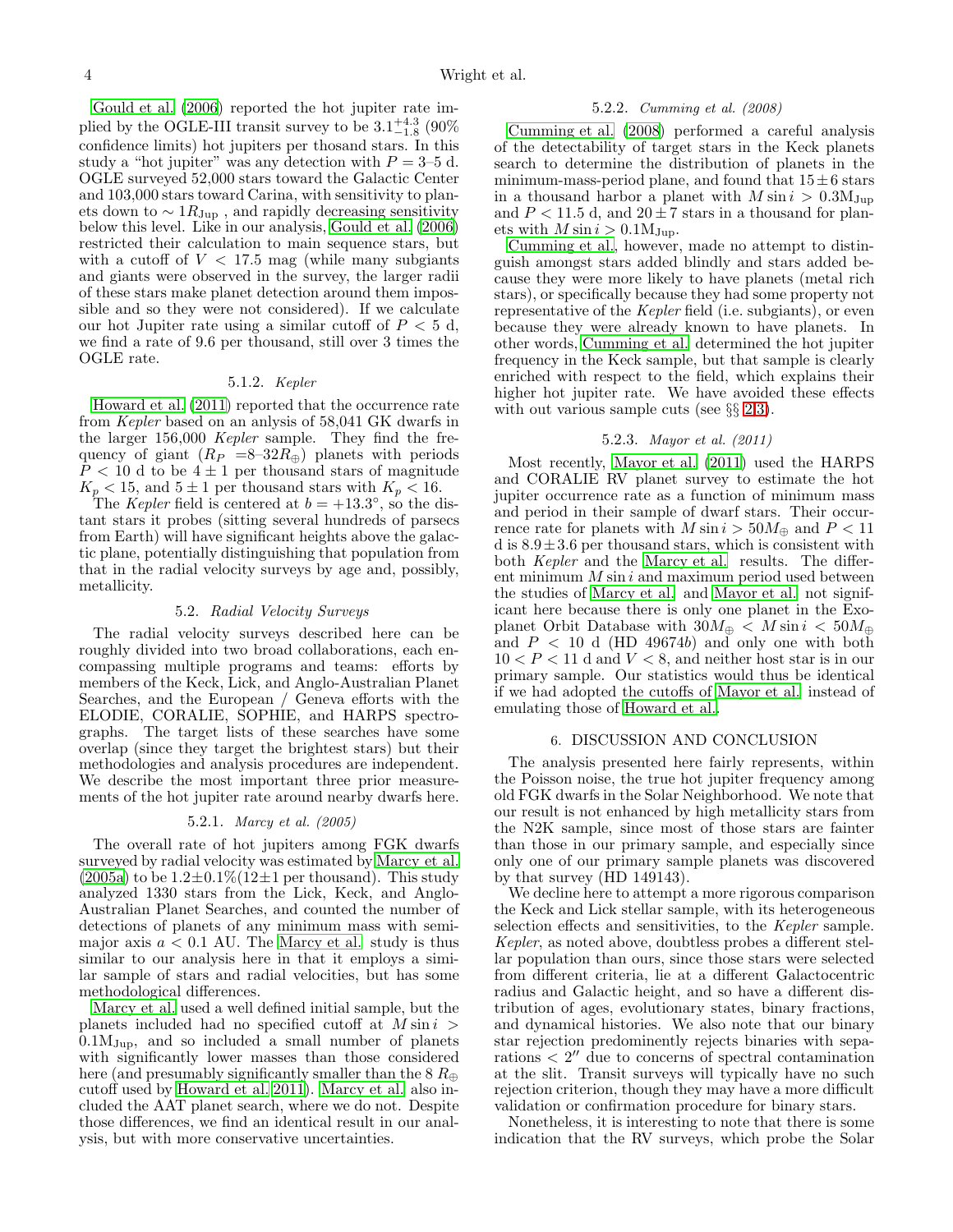Neighborhood, are consistently finding a hot jupiter rate at least twice that seen with the transit surveys. Given the differences in the stellar populations of these surveys, this is perhaps not surprising.

The most salient difference between the samples may<br>be metallicity. If the difference in metallicity bias If the difference in metallicity bias between the RV and transit samples is as severe as [Gould et al. \(2006\)](#page-4-17) estimate, then the difference in the hot jupiter rate may simply reflect the difference in giant planet occurrence rate among high and low metallicity stars. We point out that the [Gould et al. \(2006\)](#page-4-17) estimate is based on stellar population models of the Milky Way, and not on a comparison of metallicity measurements between transit and RV samples. The stars in the RV samples are generally well known and well characterized, because the stars are known to be single, generally have good parallaxes, and have metallicities measured from spectra and color-absolute magnitude information. A thorough spectroscopic metallicity analysis of a statistically appropriate sample of Kepler targets should provide a similar sense of the Kepler metallicity distribution, which would help confirm or rule out metallicity as a source of the hot jupiter rate discrepancy.

We close noting that the apparent RV vs. transit hot jupiter rate discrepancy, while apparently large, is of only marginal statistical significance: the hot jupiter fre-

quency per thousand stars of the Keck and Lick sample  $(12.0 \pm 3.8)$  and from the [Mayor et al.](#page-4-45) sample  $(8.9 \pm 3.6)$ is only  $1-2-\sigma$  discrepant from the [Gould et al.](#page-4-17) frequency from OGLE-III transits  $(3.1^{+4.3}_{-1.8}, 90\%$  confidence limits) and with the frequency of  $5 \pm 1$  in the Kepler sample found by [Howard et al.](#page-4-6)

This work was partially supported by funding from the Center for Exoplanets and Habitable Worlds, which is supported by the Pennsylvania State University, the Eberly College of Science, and the Pennsylvania Space Grant Consortium.

The work herein is based on observations obtained at the W. M. Keck Observatory, which is operated jointly by the University of California and the California Institute of Technology. The Keck Observatory was made possible by the generous financial support of the W.M. Keck Foundation. We wish to recognize and acknowledge the very significant cultural role and reverence that the summit of Mauna Kea has always had within the indigenous Hawaiian community. We are most fortunate to have the opportunity to conduct observations from this mountain.

This research has made use of the Exoplanet Orbit Database and the Exoplanet Data Explorer at exoplanets.org.

Facility Keck:I

### REFERENCES

- <span id="page-4-9"></span>Apps, K., et al. 2010, PASP, 122, 156
- <span id="page-4-12"></span>Bakos, G. A., et al. 2007, ApJ, 656, 552 ´
- 
- <span id="page-4-18"></span><span id="page-4-5"></span>Bonfils, X., et al. 2011, ArXiv e-prints Borucki, W. J., et al. 2010, in Bulletin of the American Astronomical Society, Vol. 41, Bulletin of the American Astronomical Society, 215–+
- 
- <span id="page-4-21"></span><span id="page-4-13"></span>
- Bouchy, F., et al. 2005, A&A, 444, L15 Brown, T. M., Latham, D. W., Everett, M. E., & Esquerdo, G. A. 2011, AJ, 142, 112 Butler, R. P., Marcy, G. W., Vogt, S. S., & Apps, K. 1998, PASP, 110, 1389
- <span id="page-4-27"></span>
- 
- <span id="page-4-32"></span>Butler, R. P., Marcy, G. W., Vogt, S. S., Fischer, D. A., Henry, G. W., Laughlin, G., & Wright, J. T. 2003, ApJ, 582, 455<br>Butler, R. P., Marcy, G. W., Williams, E., Hauser, H., & Shirts, P. P. 997, ApJ, 474, L115+<br>B. P. 19
- <span id="page-4-43"></span><span id="page-4-22"></span>
- <span id="page-4-39"></span>
- <span id="page-4-40"></span><span id="page-4-26"></span>
- G. W., & Apps, K. 2000, ApJ, 545, 504 Butler, R. P., et al. 2002, ApJ, 578, 565 —. 2006, ApJ, 646, 505 Charbonneau, D., Brown, T. M., Latham, D. W., & Mayor, M. 2000, ApJ, 529, L45
- <span id="page-4-20"></span><span id="page-4-15"></span>
- Christian, D. J., et al. 2006, MNRAS, 372, 1117<br>Cumming, A., Butler, R. P., Marcy, G. W., Vogt, S. S., Wright,<br>J. T., & Fischer, D. A. 2008, PASP, 120, 531<br>da Silva, R., et al. 2006, A&A, 446, 717<br>Fischer, D. A., Marcy, G.
- <span id="page-4-30"></span>
- <span id="page-4-23"></span>K. 1999, PASP, 111, 50 Fischer, D. A., & Valenti, J. 2005, ApJ, 622, 1102
- <span id="page-4-3"></span>
- <span id="page-4-11"></span>
- <span id="page-4-44"></span><span id="page-4-29"></span>
- Fischer, D. A., et al. 2005, ApJ, 620, 481 —. 2006, ApJ, 637, 1094 Gaudi, B. S., Seager, S., & Mallen-Ornelas, G. 2005, ApJ, 623, 472
- <span id="page-4-35"></span><span id="page-4-17"></span>
- Ge, J., et al. 2006, ApJ, 648, 683 Gould, A., Dorsher, S., Gaudi, B. S., & Udalski, A. 2006, Acta Astronomica, 56, 1
- <span id="page-4-25"></span>Henry, G. W., Marcy, G. W., Butler, R. P., & Vogt, S. S. 2000, ApJ, 529, L41
- <span id="page-4-4"></span>
- <span id="page-4-6"></span>Howard, A. W., et al. 2011, [arXiv:1103.2541](http://arxiv.org/abs/1103.2541) (ApJ, submitted)<br>Johnson, J. A., Aller, K. M., Howard, A. W., & Crepp, J. R.<br>2010a, PASP, 122, 905<br>Johnson, J. A., Marcy, G. W., Fischer, D. A., Henry, G. W.,<br>Wright, J. T., Isaa
- <span id="page-4-24"></span>1724
- <span id="page-4-42"></span><span id="page-4-10"></span>Johnson, J. A., et al. 2006b, ApJ, 647, 600 —. 2007, ApJ, 665, 785 —. 2010b, ApJ, 721, L153
- <span id="page-4-31"></span>
- —. 2010c, PASP, 122, 149
- <span id="page-4-16"></span><span id="page-4-8"></span>
- <span id="page-4-7"></span>Malmquist, K. 1920, Medd. Lund. Astron. Obs., 22, 1<br>Marcy, G., Butler, R. P., Fischer, D., Vogt, S., Wright, J. T.,<br>Tinney, C. G., & Jones, H. R. A. 2005a, Progress of<br>Theoretical Physics Supplement, 158, 24<br>Marcy, G. W.,
- 
- <span id="page-4-46"></span><span id="page-4-28"></span>
- 
- <span id="page-4-0"></span>ApJ, 619, 570 Mayor, M., & Queloz, D. 1995, Nature, 378, 355 Mayor, M., et al. 2011, [arXiv:1109.2497](http://arxiv.org/abs/1109.2497)
- <span id="page-4-45"></span>
- <span id="page-4-34"></span>Pepe, F., Mayor, M., Galland, F., Naef, D., Queloz, D., Santos, N. C., Udry, S., & Burnet, M. 2002, A&A, 388, 632 Perryman, M. A. C., & ESA. 1997, The HIPPARCOS and TYCHO catalogues. Astrometric and photometric star
- <span id="page-4-14"></span>catalogues derived from the ESA HIPPARCOS Space Astrometry Mission (The Hipparcos and Tycho catalogues. Astrometric and photometric star catalogues derived from the ESA Hipparcos Space Astrometry Mission, Publisher: Noordwijk, Netherlands: ESA Publications Division, 1997, Series: ESA SP Series vol no: 1200, ISBN: 9290923997  $(set)$
- <span id="page-4-2"></span>Santos, N. C., Israelian, G., & Mayor, M. 2001, A&A, 373, 1019
- 
- <span id="page-4-37"></span><span id="page-4-33"></span>Sato, B., et al. 2005, ApJ, 633, 465 Tinney, C. G., Butler, R. P., Marcy, G. W., Jones, H. R. A., Penny, A. J., Vogt, S. S., Apps, K., & Henry, G. W. 2001, ApJ,
- <span id="page-4-38"></span><span id="page-4-36"></span>
- 
- 551, 507 Udry, S., et al. 2003, A&A, 407, 679 Vogt, S. S., Butler, R. P., Marcy, G. W., Fischer, D. A., Pourbaix, D., Apps, K., & Laughlin, G. 2002, ApJ, 568, 352 Wright, J. T. 2005, AJ, 129, 1776
- <span id="page-4-41"></span><span id="page-4-19"></span>Wright, J. T., et al. 2009, ApJ, 699, L97 —. 2011, PASP, 123, 412
- <span id="page-4-1"></span>